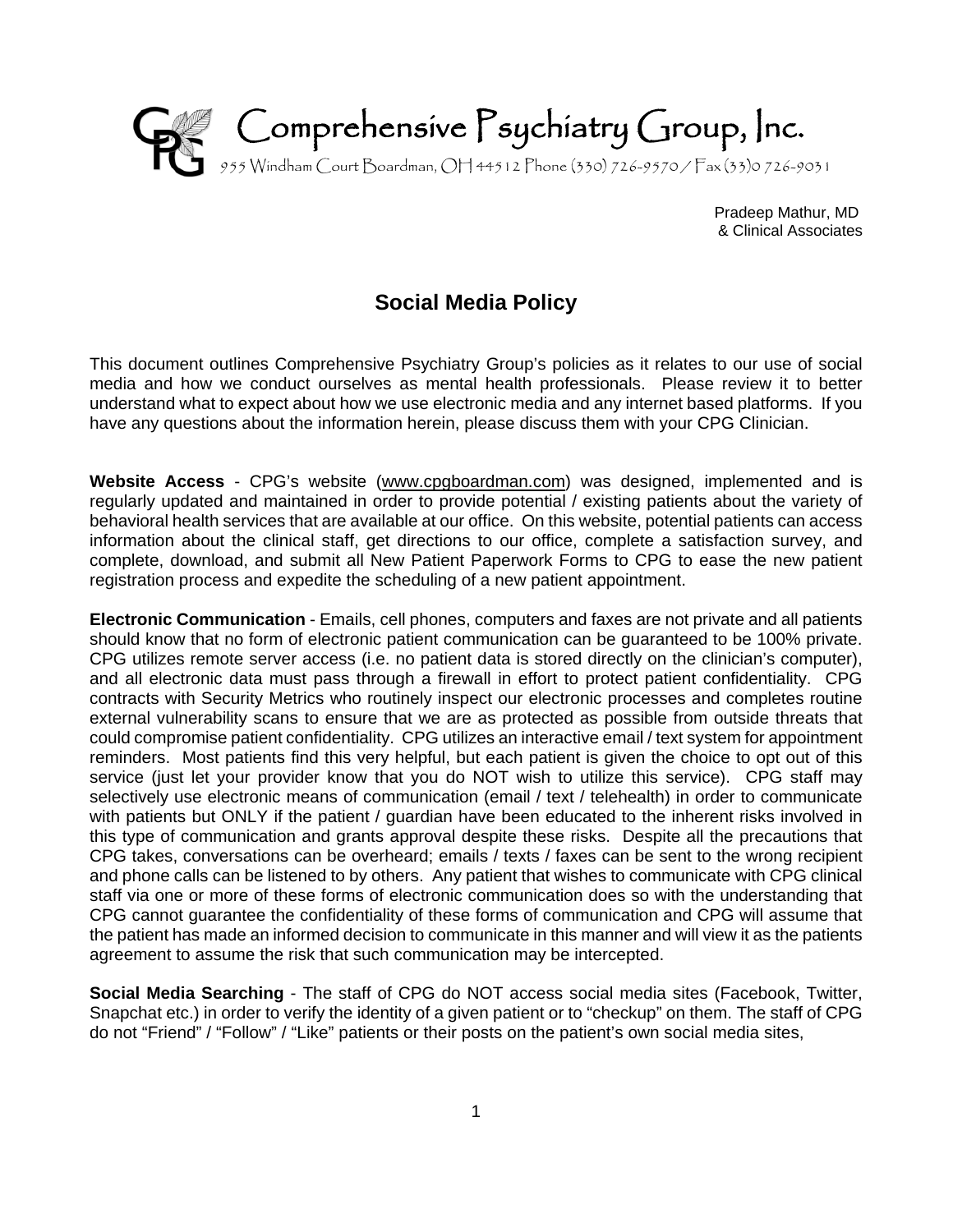(nor do we solicit friend requests from any of our patients on our own social media sites) as we believe that doing so can compromise the patient's right to confidentiality and privacy.

Requests to follow a patient on any social media platform (including more supposedly professional platforms such as LinkedIn) will be ignored in order to safeguard your confidentiality. If the patient has any questions about this, they are encouraged to speak to their clinician about them.

**Telehealth Services** – CPG utilizes the platform of Doxy.me for its telehealth services. (Doxy.me is HIPAA, GDPR, PHIPA / PIPEDA, & HITECH compliant and they meet worldwide security requirements). Should a patient decide that they wish to engage in Telehealth service, after having been educated to the pros and cons of such services, the patient understands that CPG cannot 100% guarantee the confidentiality of their appointment despite the above referenced security protocols.

**Location-Based Services** – If any patient uses location-based services on their mobile phone / tablet etc., they need to be aware of the privacy issues related to using these services. CPG does not place it's practice as a check-in location on any sites. However, if the patient has GPS tracking enabled on their device, it is possible that others may surmise that they are receiving behavioral health counseling or medication management services due to regular check-ins at the practice.

**Business Review Sites are Not an Effective Place to Voice Your Complaint –** Patients may find the practice of Comprehensive Psychiatry Group listed on sites such as Google, Bing, Yelp, Healthgrades etc. Some of these sites include a forum in which users can rate their providers or the services they received at the practice. Many of these sites comb search engines for business listings and automatically add listings regardless of whether the business had added itself to the site. If a patient should find a listing for Comprehensive Psychiatry Group on any such site, please know that this is NOT our request for a testimonial, rating, or endorsement from you. Patients of course have the right to express themselves and their opinions on any sight they wish. But due to confidentiality laws, all patients must know that we will NOT respond to any comments made on such sites, regardless of whether the comment is positive or negative. If a patient chooses to leave a review, we want them to be aware that they may be revealing personal information in a public forum. For that reason we encourage patients to create a pseudonym that is not linked to their regular email address for their own privacy and protection.

Our patient's satisfaction is important to us and if any patient has a complaint and wishes CPG to address it, there exists a Patient Concern and Complaint Form that can be completed and submitted to CPG so that the concern / complaint can be reviewed and addressed as needed. We also always encourage patients to provide their clinician with direct feedback, good or bad, so that we can be aware of our opportunities for improvement and take the necessary corrective action when possible.

If a patient feels that their clinician has done something harmful or unethical and does not feel comfortable addressing it with the clinician directly, they can contact one of the appropriate licensing boards listed below:

**State of Ohio Counselor, Social Worker, Marriage and Family Therapist Board** 77 S High St 24th Floor, Room 2468 Columbus, OH 43215

**State of Ohio Nursing Board** 17 S High St #660 Columbus, OH 43215

## **State of Ohio Medical Board**

30 E. Broad Street, 3rd Floor Columbus, OH 43215

**State of Ohio Psychology Board** 77 S High St # 1830 Columbus, OH 43215